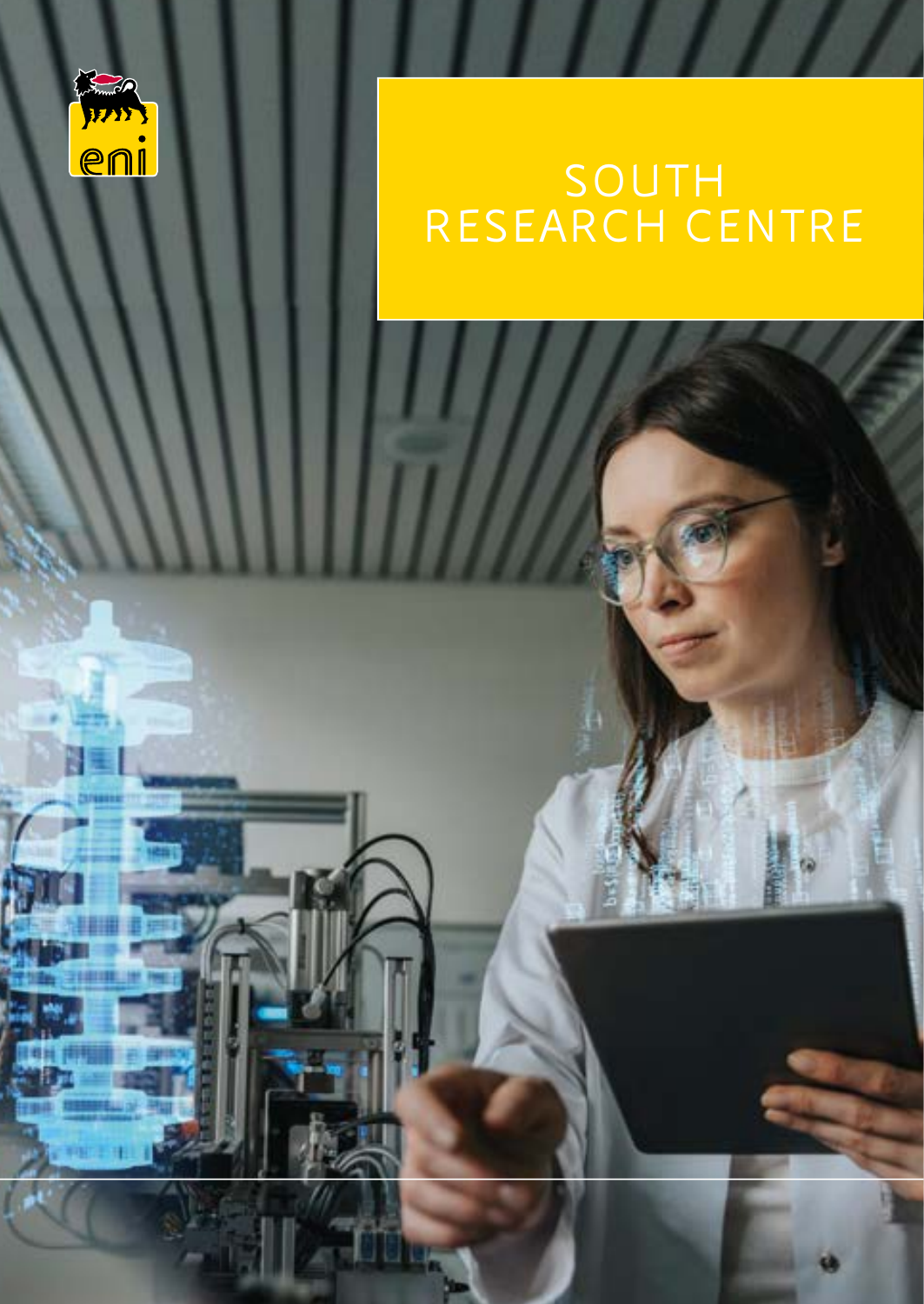Eni's South Research Centre is located in Milazzo (Sicily). Since 1997 it has been running pilot plants that simulate refining and biorefining processes for the conversion and fractionating of distillates, residues and biofeedstock. It specialises in evaluating oil and vegetable feedstocks for various processes, catalyst screening and process-parameter optimisation.

The South Research Centre's skills and competencies are in step with energy transition: co-feeding pilot experiments were carried out at the Centre prior to the production of SAF (Sustainable Aviation Fuel) at the Eni refinery in Taranto, obtained by co-feeding conventional plants with UCO (Used Cooking Oil) and also pilot scale simulation of the Ecofining™ process, developed by Eni and Honeywell UOP, for the production of pure HVO (Hydrogenated Vegetable Oil) using vegetable feedstock. The Centre can perform screening tests in order to select deoxygenation and isomerisation catalysts for biofuel production and is engaged in developing new vegetable oil purification technology for use in sustainable mobility. A modern, fully-equipped laboratory accredited to ISO 17025 (1044L) performs feedstock and product-quality analysis.

## **OUR PILOT PLANTS**



## **HYDROTREATING & HYDROCRACKING**

#### **Ebullated Bed**

Performance evaluation of varying feedstocks and operating conditions (yield, hydrogen consumption, semi-finished product quality, etc.), as well as different catalysts.



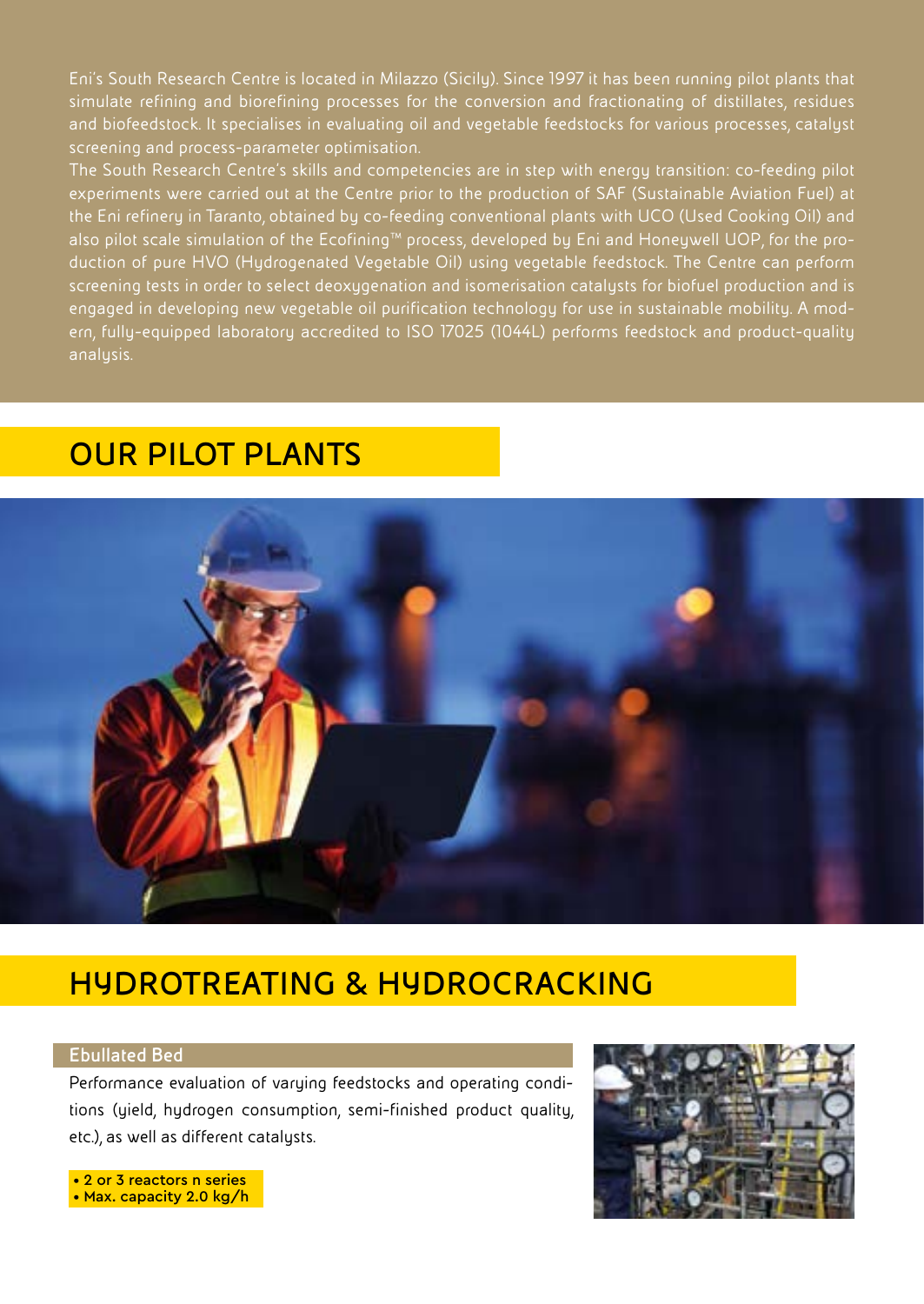#### **Two-stage hydrocracking**

This customisable modular unit can have one or two reactors in the first stage and one in the second, recirculating gas with a dedicated compressor and offering the possibility of removing H2S through a scrubber. The downstream fractionation section is equipped with 2 distillation columns and 2 strippers. The unit can be adapted to replicate any industrial setup in order to assess catalyst performance, feedstock reactivity and the effects of operating conditions.

 • Max. 18.0 MPa and 450°C • Max. capacity 1.0 kg/h

### **Fixed Bed**

Hydrotreating and hydrocracking processes are reproduced to assess catalyst performance, feedstock reactivity and influence on operating conditions

 • Max. 18.0 MPa and 450°C • Max. catalyst volume 1.5 l/reactor

• Max. capacity 1.5 kg/h



Series or parallel configuration reactors can reproduce hydrocracking, hydrotreating, hydrofinishing, reforming, isomerisation and vegetable oil deoxygenation and isomerization for catalyst performance evaluation, feedstock reactivity testing and influence on operating conditions.

- Max 18.0 MPa and 460°C (550°C for reforming)
- Max catalyst volume 0.28 l/reactor
- Max capacity 0.4 l





## Eni Slurry Technology (EST) Pilot Unit

**Eni has developed the proprietary Slurry Hydrocracking Technology for heavy feedstock conversion. Since 2001 this pilot plant has been performing feedstock reactivity evaluation and process parameter and product yield optimisation. This pilot plant, unique in the world, offers potential customers valuable information about EST products.**



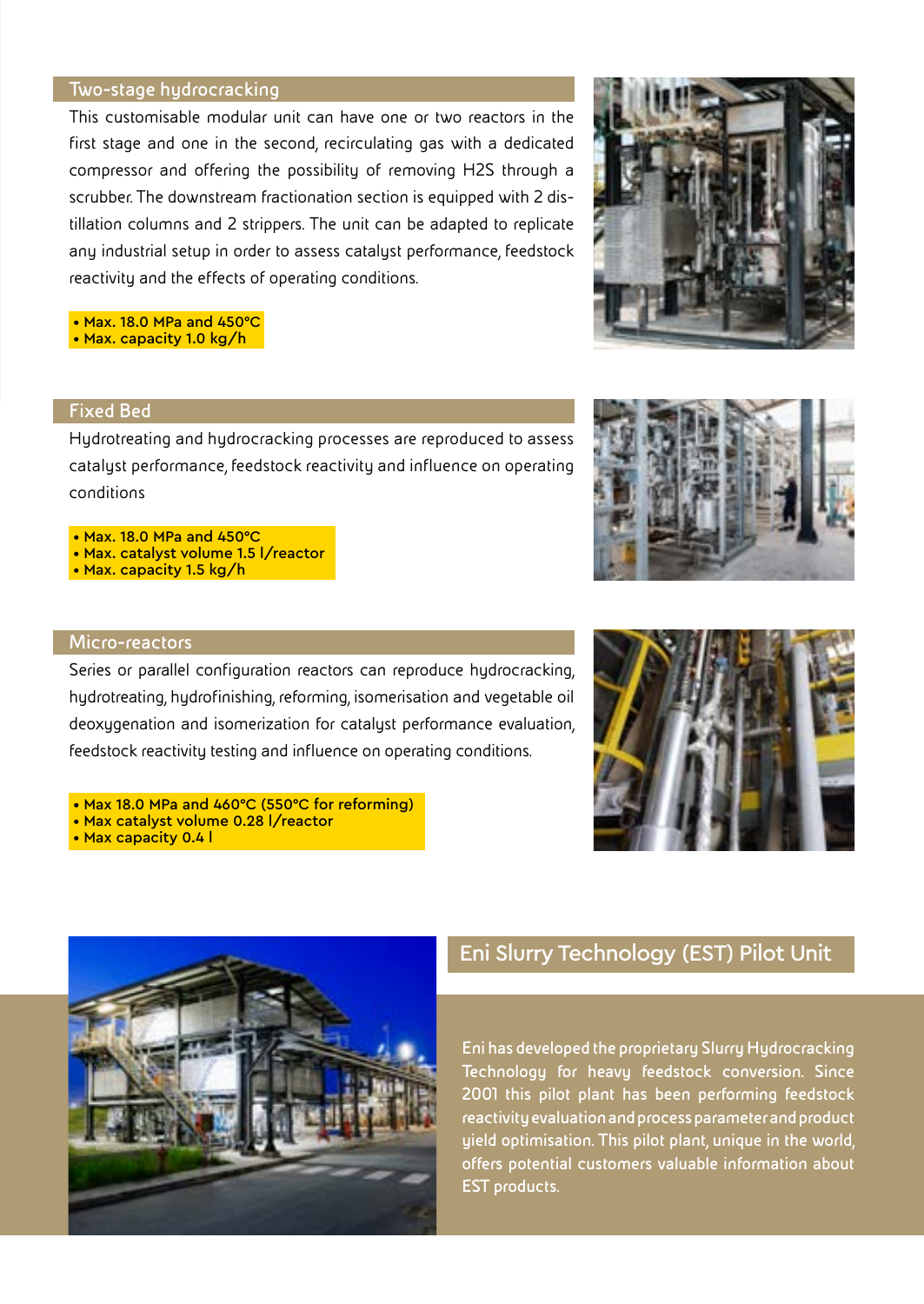# **FLUID CATALYTIC CRACKING (FCC)**

The Center is equipped with various units for improved reproduction of industrial performance, to assist customers with catalyst and additive screening, for feedstock reactivity evaluation and product yield optimisation:

**Davison Circulating Riser (DCR) Pilot Plant**, Grace-developed plant comprising riser, reactor, regenerator, stripper, stabilizer column and flue gas (O<sub>2</sub> and CO<sub>2</sub>) continuous emission monitoring system.

 • Catalyst inventory 1.5-3.5 kg/h • Typical feed rate 1.0 kg/h

**Advanced Cracking Evaluation (ACE) Bench Scale Plant, Kayser Technology-developed**, it comprises fluidized bed reactor, 6 hoppers to automatically feed catalyst samples into the reactor, 6 product receivers, on-line gas analysis and coke calculation.





 • Catalyst load 6-12 g • Constant feed mass 1.5 g

**Cyclic Propylene Steaming (CPS) Deactivation Units**, available in both lab scale and pilot scale. The fresh FCC catalyst need to be deactivated to mimic E-cat performance before testing. The CPS procedure applies sequences of alternating reducing and oxidizing cycles to simulate the FCC riser/regenerator cycles. The reducing atmosphere is provided by propylene in nitrogen and the oxidizing atmosphere by air  $+$  SO<sub>2</sub>. .

 • Lab batch 200 g • Pilot batch 5 kg

## **OUR ADDITIONAL PILOT PLANTS**

#### **Delayed Coking**

This test unit studies the correlations between feedstock and product yield and quality for optimisation purposes.

• Max. capacity 10 l/h

#### **Visbreaking**

Feedstock/bitumen stability correlations are studied.

• Max. capacity 10 l/h

#### **MEK lab scale simulation**

Paraffinic component removal is performed through MEK solvent extraction in order to improve lube base properties at low temperature.

• Max. capacity 1 | /batch





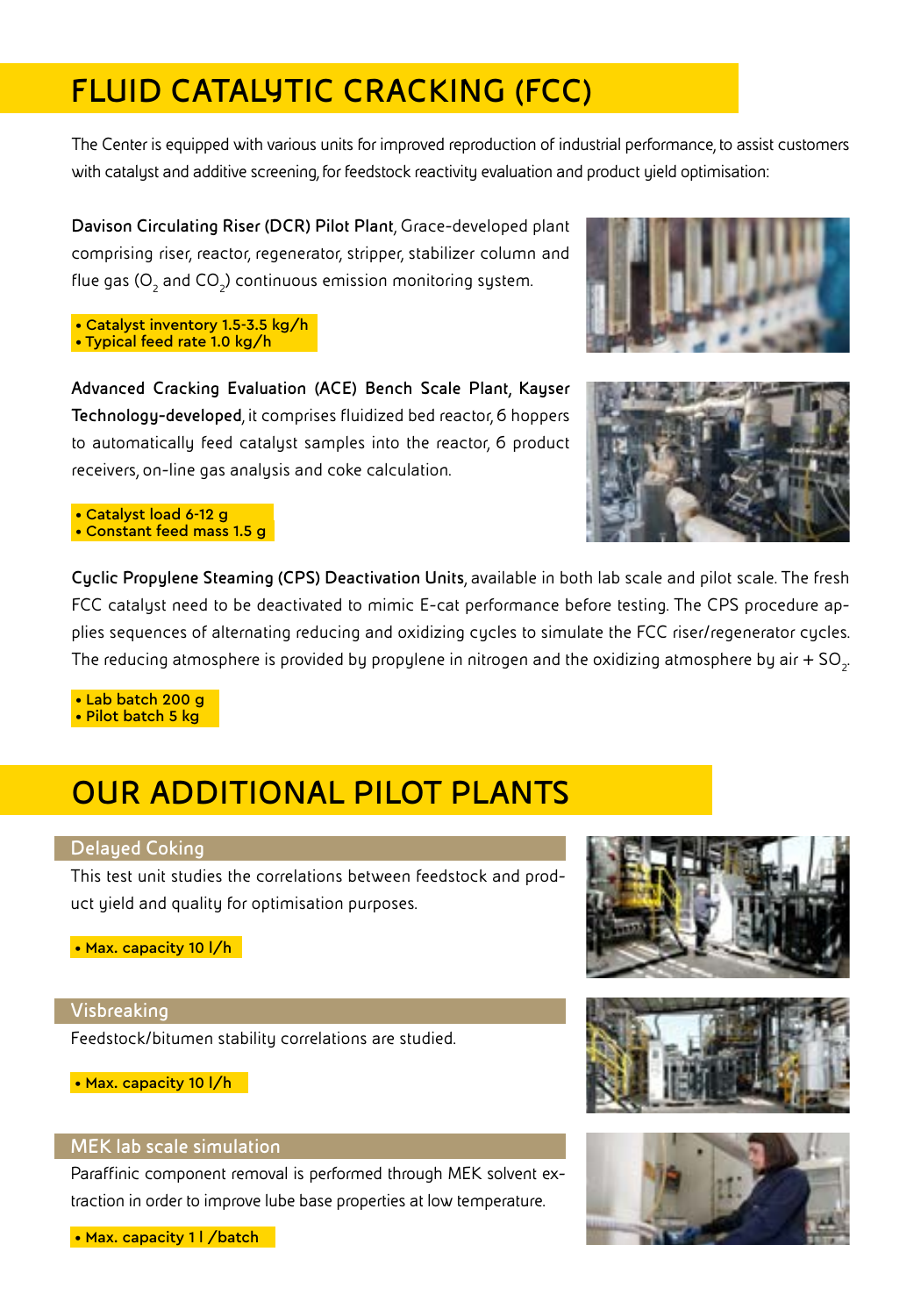#### **Distillation Columns**

Different units are available to perform separation by distillation: a continuous vacuum distillation column and a batch distillation unit. The batch distillation unit is designed to fractionate crude oil, residue oil and light fractions such as diesel.

Batch distillation unit: • Atmospheric and vacuum pressure • Max capacity: 85 | / batch

#### **Furfural Extraction Column**

Polycyclic Aromatics are removed from vacuum gas oils and deasphalted oils as part of the lube cycle for the production of lubricant bases.

• Column capacity 10 l

## **OUR LABORATORIES**

The center has a full complement of specialist laboratories with state-of-theart analytical equipment for all activities carried out in our pilot and bench scale units, promptly providing our customers with reliable information in accordance with all international standards. Since 1997 the Center has accrued a high level of know-how and provides a vital contribution to the continuous improvement and modernization of the Eni industrial setup.

## **CERTIFICATION**

Since 2007 our laboratories have been ACCREDIA-accredited to UNI CEI EN ISO/IEC 17025 ([https://services.accredia.it/](https://services.accredia.it) - No. 1044L Branch E), in particular, for tests to assist refineries and biorefineries in implementing Emissions Trading requirements. Subsequently, their accreditation has been

extended to include the analyses required for Pilot Plant tests to guarantee the quality of the results that the Laboratories perform.

# **CUSTOMER CENTRICITY**



With a view to providing customer satisfaction and "continuous improvement", the Center has adopted its own Service Charter in order to ensure objectivity, impartiality and total confidentiality. The Center guarantees the best technological, organisational and procedural solutions for the intended purpose, employing continuous customer dialogue to receive feedback on the quality of service provided. Furthermore, the Center allows customers to specify their requirements and exercise control over the efficiency and quality of the services provided.

## Our Health, Safety and Environment policy

**People are a key element for the company with their dedication and professionalism representing crucial values and conditions for achieving our goals. In line with Eni policies and guidelines, the Center has adopted its own Health, Safety, Environment and Major Accident Prevention Policy and developed a management system. With a view to continuously improving its environmental performance, the Center applied for ISO 14001 certification and this was awarded on December 5th 2006. The Center is also certified to ISO 45001 (Occupational Health and Safety).**